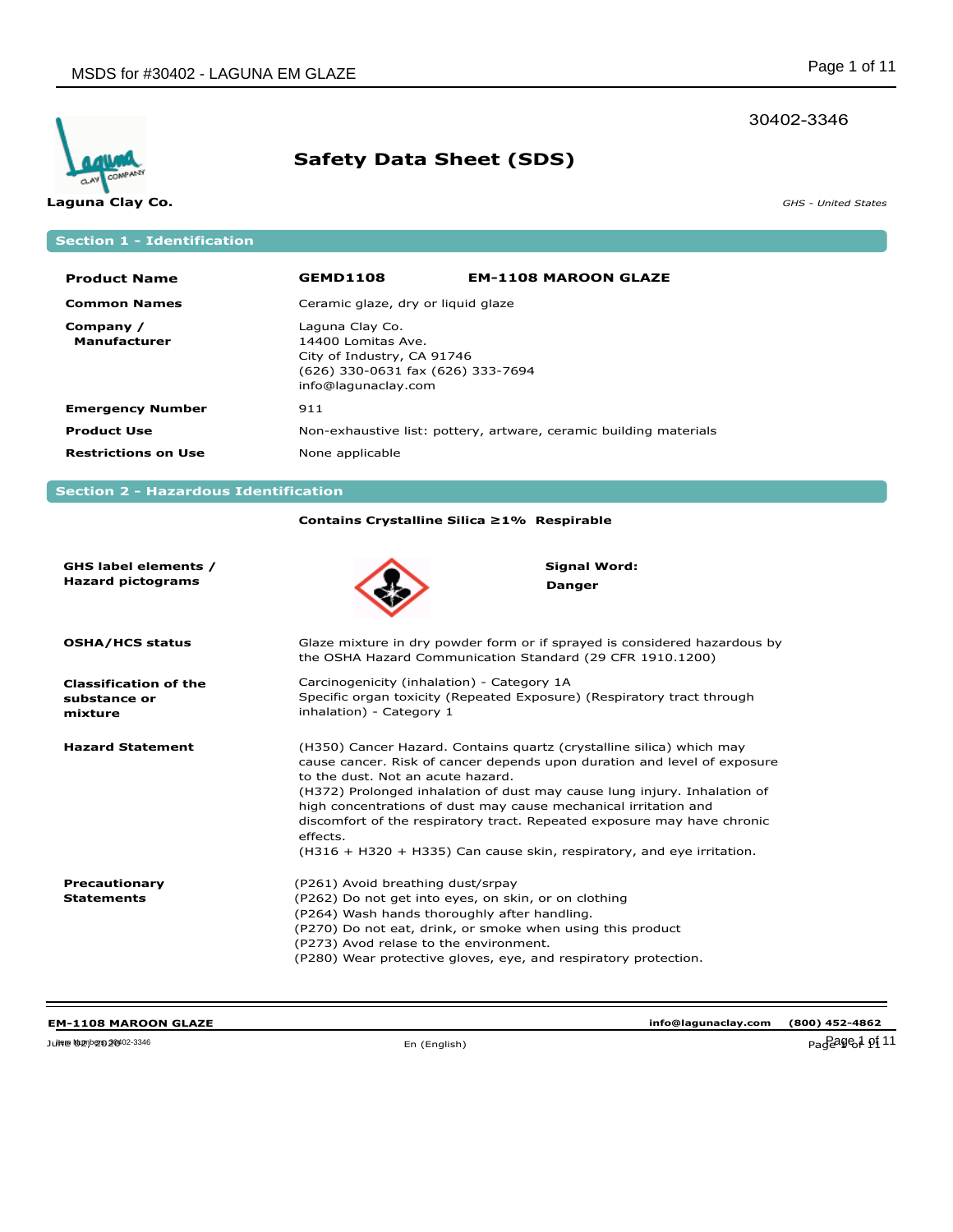### *Safety Data Sheet (SDS)*

### **EM-1108 MAROON GLAZE**

### **GEMD1108**

*GHS - United States*

**Section 3 - Composition / Information on Ingredients**

#### **Substances/Mixtures** *Mixture - A trade secret claim is made for this item.*

| Component                  | $CAS \#$         | Approx % by Wt. |  |
|----------------------------|------------------|-----------------|--|
|                            |                  |                 |  |
| <b>FRIT</b>                | $65997 - 18 - 4$ | $>65\%$         |  |
| Kaolin                     | $1332 - 58 - 7$  | $5 - 10%$       |  |
| Crystaline Silica - quartz | $14808 - 60 - 7$ | $<5\%$          |  |
| Barium Carbonate           | $513 - 77 - 9$   | $<5\%$          |  |
| Bentonite                  | $1302 - 78 - 9$  | $<2\%$          |  |
| Ziconium Silicate          | $14940 - 68 - 2$ | $<2\%$          |  |
| Barium Sulfate             | $7727 - 43 - 7$  | $<2\%$          |  |
| Strontium Carbonate        | $1633 - 05 - 2$  | $<2\%$          |  |

### **Section 4 - First Aid Measures**

# **First-Aid Measures**

| <b>General First Aid</b> | Never give anything by mouth to an unconscious person. If you feel unwell, seek medial<br>attention.                                                                                                                                         |
|--------------------------|----------------------------------------------------------------------------------------------------------------------------------------------------------------------------------------------------------------------------------------------|
| <b>Eye Contact</b>       | If eye contact occurs, rinse immediately with plenty of water. If irritation persists, seek<br>medical attention.                                                                                                                            |
| <b>Skin Contact</b>      | If irritation occurs, wash thoroughly with water. If it persists, seek medical attention.                                                                                                                                                    |
| <b>Inhalation</b>        | Move victim to fresh air in well ventilated area. If coughing or irritation persists, seek<br>medical attention.                                                                                                                             |
| <b>Ingestion</b>         | Consult physician and/or obtain competent medical assistance.                                                                                                                                                                                |
|                          | Symptoms and Effects, both Acute and Delayed                                                                                                                                                                                                 |
| <b>Eye Contact</b>       | Prolonged contact with large amounts of dust may cause mechanical irritation. Glaze is<br>abrasive and may scratch eyes.                                                                                                                     |
| <b>Skin Contact</b>      | Prolonged contact with large amounts of dust may cause mechanical irritation.                                                                                                                                                                |
| <b>Inhalation</b>        | Inhalation of high concentrations of dry glaze dust may cause mechanical irritation and<br>discomfort. Long term exposure may cause chronic effects (see section 11).                                                                        |
| <b>Ingestion</b>         | Large quantities ingested may cause gastrointestinal irritation.                                                                                                                                                                             |
| <b>Chronic Symptons</b>  | Repeated or prolonged exposure to respirable crystalline silica dust may cause lung<br>damage in the form of silicosis. Symptons will include shortness of breath, fever fatique,<br>loss of appetite, chest pain, dry non-productive cough. |

### **EM-1108 MAROON GLAZE**

**info@lagunaclay.com (800) 452-4862**

June 02, 2020 En (English) Page 2 of 11 Item Numbers: 30402-3346 Page 2 of 11

-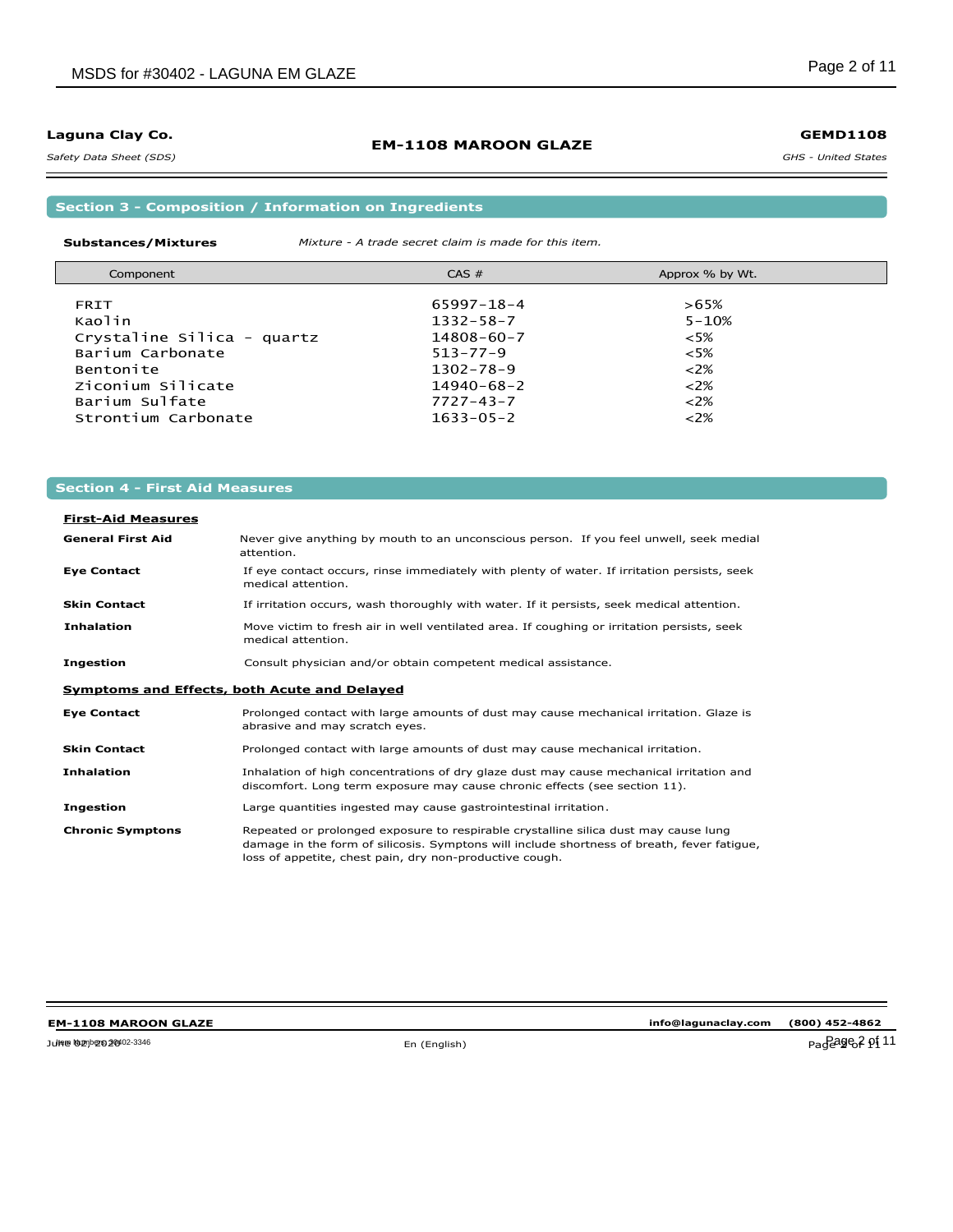*Safety Data Sheet (SDS)* 

### **EM-1108 MAROON GLAZE**

**GEMD1108**

*GHS - United States*

| <b>Section 5 - Fire Fighting Measures</b>                                  |                                                                                                                                                                     |
|----------------------------------------------------------------------------|---------------------------------------------------------------------------------------------------------------------------------------------------------------------|
| <b>General Fire Hazards</b>                                                | Glaze mixture in dry or liquid form is not flammable and does not support fire.                                                                                     |
| <b>Extinguishing Media</b>                                                 | Use appropriate extinguishing media for surrounding fire.                                                                                                           |
| <b>Chemical hazards</b><br>from fire                                       | Glaze mixture does not contain hazardous decomposition products.                                                                                                    |
| <b>Protective actions</b><br>and equipment for<br>fire-fighters            | Glaze mixture and packaging can become slippery when wet. Fire-fighters should<br>wear appropriate protective equipment.                                            |
| <b>Section 6 - Accidental Release Measures</b>                             |                                                                                                                                                                     |
| <b>Clean-up Methods</b>                                                    | If appropriate, use gentle water spray to wet down and minimize dust generation.                                                                                    |
| <b>Personal Precautions</b><br>and Personal<br><b>Protective Equipment</b> | Wear appropriate protective equipment and clothing during clean-up. When dry<br>sweeping use NIOSH approved respirators when dust levels exceed exposure<br>limits. |
| <b>Environmental</b><br><b>Precautions</b>                                 | Do not allow spills or wastewater to flow into sewer or waterway.                                                                                                   |

**Emergency procedures & Methods of Containment** There are no emergency procedures required for this mixture. Place dry glaze dust in a sealed container for re-use or proper disposal.. For liquid spills, use suitable absorbent material and place in container for proper disposal. (see section 13 for guidence on appropriate disposal methods.)

### **Section 7 - Handling & Storage**

| <b>Precautions for safe</b><br>handling              | Keep bags out of direct sunlight. Do not expose dry glaze to moisture until use.<br>Do not expose liquid glaze to freezing. Use proper lifting techniques to avoid<br>physical injury. |
|------------------------------------------------------|----------------------------------------------------------------------------------------------------------------------------------------------------------------------------------------|
| <b>Recommendations on</b><br>the conditions for safe | No special storage considerations, but keep in a dry, cool location.                                                                                                                   |

#### **EM-1108 MAROON GLAZE**

 **storage**

**info@lagunaclay.com (800) 452-4862**

June 02, 2020 En (English) Page 3 of 11 Item Numbers: 30402-3346 Page 3 of 11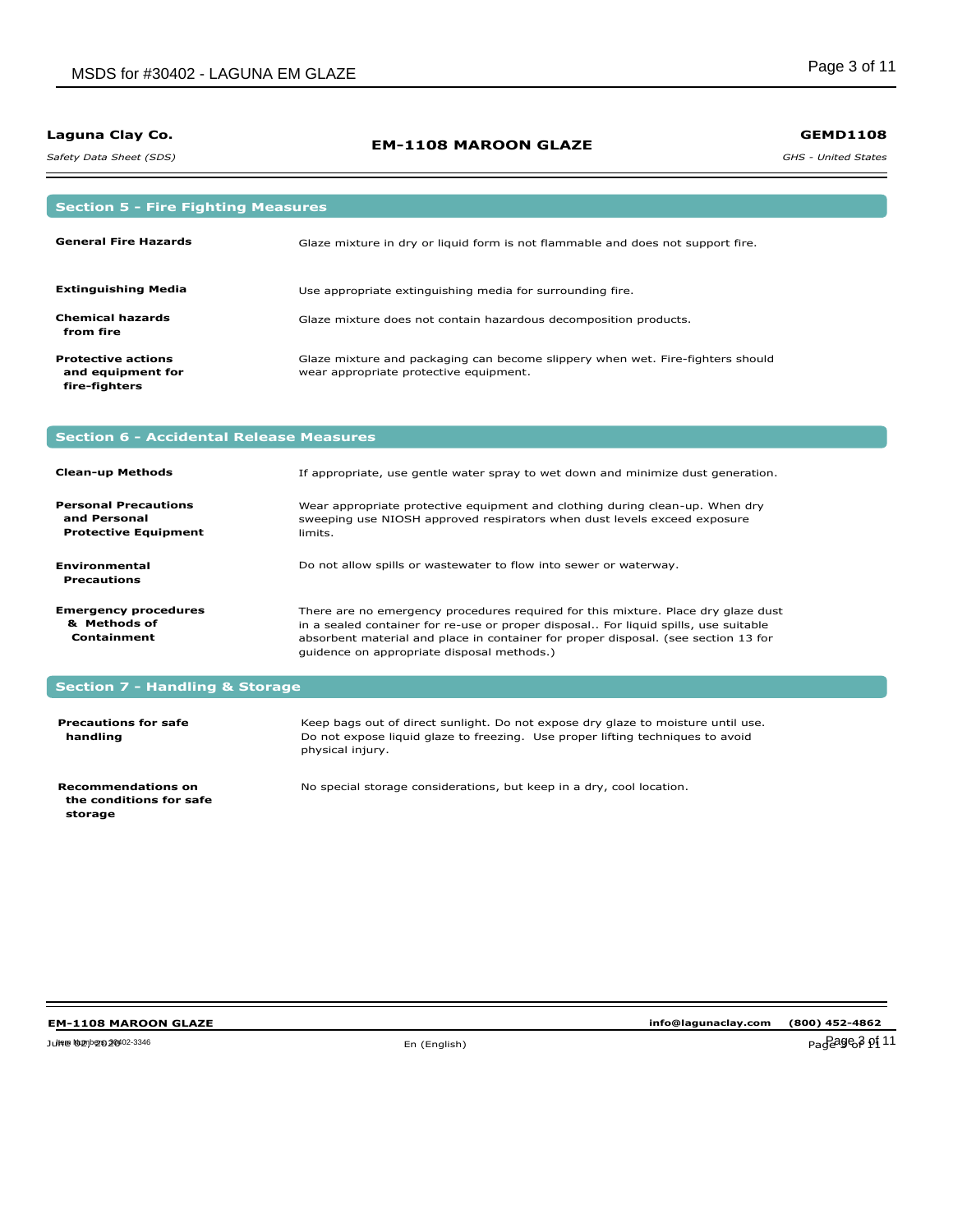*Safety Data Sheet (SDS)* 

### **EM-1108 MAROON GLAZE**

*GHS - United States* **GEMD1108**

**Section 8 - Exposure Counts / Personal Protection**

### **Airborne Exposure Limits**

| Hazardous Ingredient       | Wt. % Aprox. | CAS#             | OSHA PEL* / ACGIH TLV*                    |
|----------------------------|--------------|------------------|-------------------------------------------|
| FRIT                       | $>65\%$      | $65997 - 18 - 4$ | 10mg/m3 STEL Zr                           |
| Kaolin                     | $5 - 10%$    | $1332 - 58 - 7$  | $5mg/m3 / 2mg/m3$ respirable              |
| Crystaline Silica - quartz | $<5\%$       | $14808 - 60 - 7$ | $0.1$ mg/m $3/0.025$ mg/m $3$ respirable  |
| Barium Carbonate           | $<5\%$       | $513 - 77 - 9$   | $0.5$ mg/m $3/0.5$ mg/m $3$ respirable    |
| Bentonite                  | $<2\%$       | $1302 - 78 - 9$  | $5mg/m3 / 3mg/m3$ respirable              |
| Ziconium Silicate          | 22%          | $14940 - 68 - 2$ | 5mg/m3 / 5mg/m3                           |
| Barium Sulfate             | 22%          | $7727 - 43 - 7$  | $10$ PPM(STEL) / $10$ mg/m3<br>total dust |
| Strontium Carbonate        | $<2\%$       | $1633 - 05 - 2$  | none established                          |
|                            |              |                  |                                           |

#### **Engineering Measures**

Glaze in liquid form poses no inhalation health risk. Once glaze has dried, there may be dust generated by cleaning and working processes. In the event that dust is generated, use local exhaust ventilation or other engineering controls as required to maintain exposures below applicable occupational exposure limits (TLV).

#### **Personal Protective Equipment (PPE)**

| Respiratory                              | Dust is generated when working with dry glaze or during spray application. To minimize<br>exposure to dust and/or crystalline silica, cutting or sanding dry clay/glaze products<br>should be conducted with sufficient ventilation. Respirable dust and quartz levels should<br>be monitored regularly. Dust and quartz levels in excess of appropriate exposure limits<br>should be reduced by feasible engineering controls, including (but not limited to) wet<br>sanding, wet suppression, ventilation, and process enclosure. When such controls are not<br>feasible, NIOSH/MSHA approved respirators must be worn in accordance with a<br>respiratory protection program which meets OSHA requirements as set forth at 29<br>CFR1910.134 and ANSI Z88.2-1080 "Practices for Respiratory Protection". In most cases,<br>a disposable N-95 Particulate Respirator is sufficient. |  |
|------------------------------------------|---------------------------------------------------------------------------------------------------------------------------------------------------------------------------------------------------------------------------------------------------------------------------------------------------------------------------------------------------------------------------------------------------------------------------------------------------------------------------------------------------------------------------------------------------------------------------------------------------------------------------------------------------------------------------------------------------------------------------------------------------------------------------------------------------------------------------------------------------------------------------------------|--|
| Eyes                                     | Use of NIOSH/OSHA approved safety glasses with side shields is recommended. Face<br>shields should also be used when dry sawing clay products. Wear tight fitting dust<br>goggles when excessively (visible) dusty conditions are present or are anticipated. NIOSH<br>recommends that contact lenses not be worn when working with crystalline silica dust.                                                                                                                                                                                                                                                                                                                                                                                                                                                                                                                          |  |
| <b>Skin and Body</b>                     | Use gloves and/or protective clothing if abrasion or allergic reactions are experienced.                                                                                                                                                                                                                                                                                                                                                                                                                                                                                                                                                                                                                                                                                                                                                                                              |  |
| Work/Hygienic<br><b>Practices</b>        | Avoid creating and breathing dust. Wear NIOSH/MSHA approved dust mask when<br>working in dusty conditions. (N-95) Food, beverages, and smoking materials should NOT<br>be in the work area. Persons using ceramic materials should wash thoroughly before<br>eating, drinking, smoking, or applying cosmetics.                                                                                                                                                                                                                                                                                                                                                                                                                                                                                                                                                                        |  |
| <b>Protective Clothing</b><br>Pictograms | N-95 face mask                                                                                                                                                                                                                                                                                                                                                                                                                                                                                                                                                                                                                                                                                                                                                                                                                                                                        |  |

June ଭznbeszew≎-3346 Page 4 of 11 and 2020 En (English) Page 4 of 11 and 2020 Page 4 of 11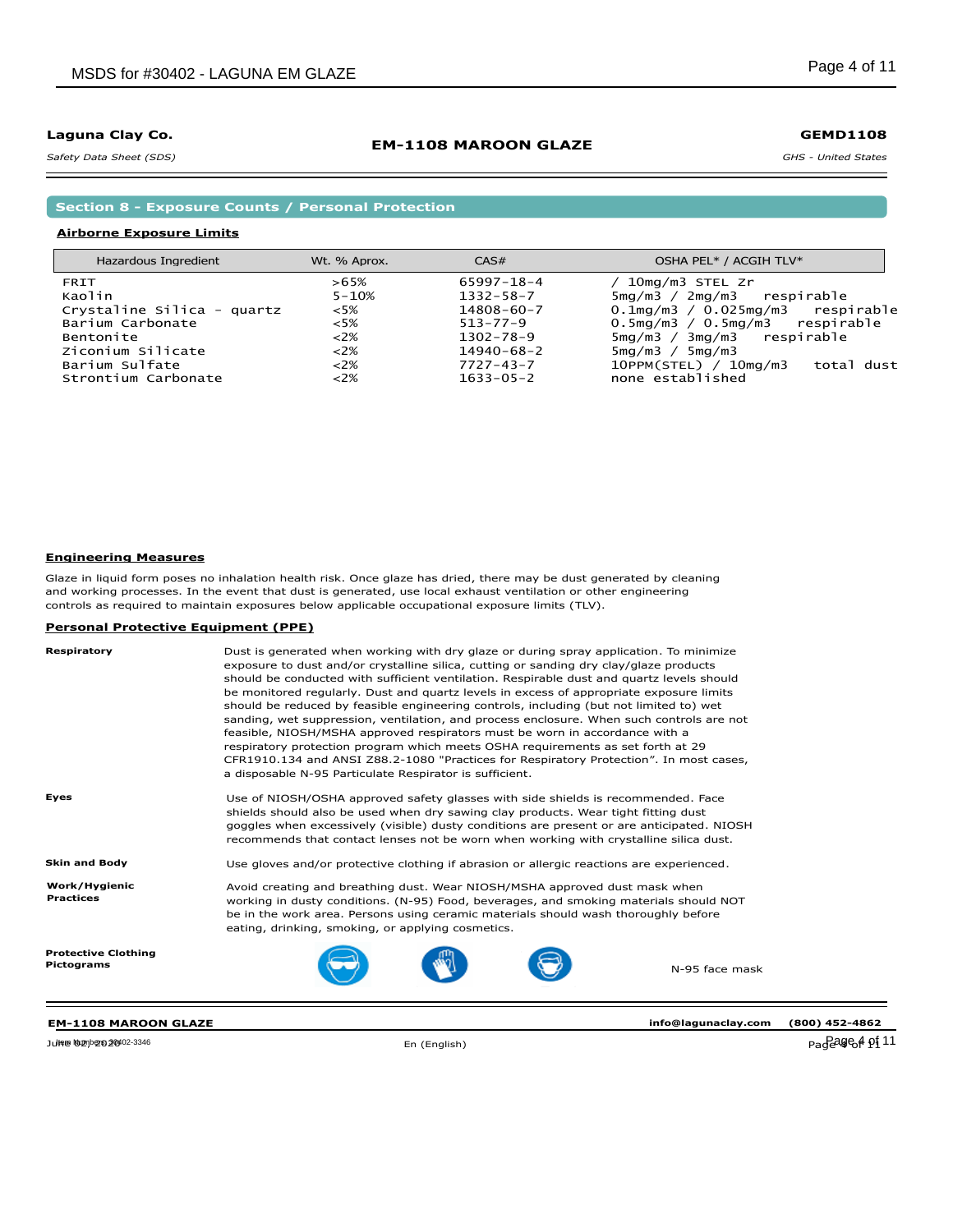*Safety Data Sheet (SDS)* 

### **EM-1108 MAROON GLAZE**

*GHS - United States* **GEMD1108**

### **Section 9 - Physical & Chemical Properties**

**Appearance**

 **Gravity**

**Physical state pH Odor Odor threshold Melting Point Freezing Point Relative density/Specific** Colored, heavy liquid or powder dry powder of liquid glaze 6 - 8 Earthy odor Not Applicable > 955 °C (>1750°F)  $< 0 °C (-32 °F)$  $\sim$  2.35 g/cc

- **Evaporation Rate Solubility in water at 100 C Decomposition temperature Viscosity Flashpoint Boiling Point Flammability Vapor Pressure (mm HG) Vapor Density Partition coefficient Auto-ignition temp**
- No data available None Not Applicable Not Applicable Not Applicable 100 °C (212°F) Not Applicable Not Applicable Not Applicable Not Applicable Not Applicable

### **Section 10 - Stability & Reactivity**

#### **Reactivity**

**Chemical Stability**

**Possibility of Hazardous Reactions and Conditions to Avoid**

**Incompatibility / Hazardous decomposition products**

No dangerous reactions are known under normal conditions of use Stable at standard temperature and pressure. No stabilizers required to maintain chemical stability.

None known

None known

**info@lagunaclay.com (800) 452-4862**

Julie **Numbers** 200402-3346 **Page 5 of 11**  $\epsilon$  (English)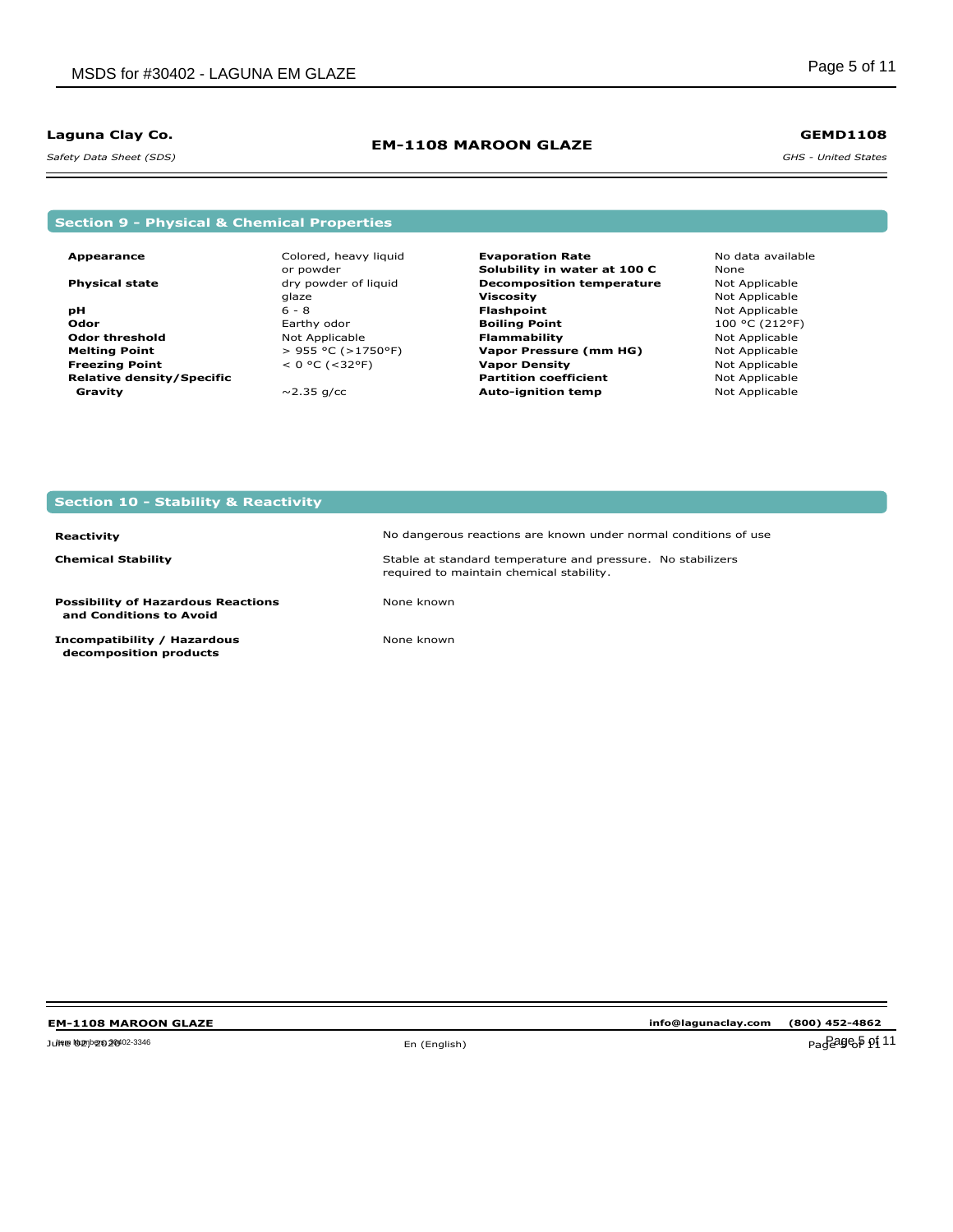#### *Safety Data Sheet (SDS)*

|  | <b>Section 11 - Toxicological Information</b> |  |
|--|-----------------------------------------------|--|
|--|-----------------------------------------------|--|

|                                                                                                                              | OSHA, IARC, and NTP Carcinogen Classifications |                                   |                                                    |            |
|------------------------------------------------------------------------------------------------------------------------------|------------------------------------------------|-----------------------------------|----------------------------------------------------|------------|
| Chemicals with Carcinogen Potential                                                                                          | CAS #                                          | <b>OSHA</b>                       | <b>IARC</b>                                        | <b>NTP</b> |
| Crystaline Silica - quartz                                                                                                   | 14808-60-7                                     | <b>YES</b>                        | $YFS - 1$                                          | <b>YES</b> |
| IARC - International Agency for Research on Cancer<br>$1 =$ Carcinogenic to humans<br>$2A =$ Probably carcinogenic to humans |                                                | NTP - National Toxicology Program | OSHA - Occupational Safety & Health Administration |            |

**EM-1108 MAROON GLAZE**

2A = Probably carcinogenic to humans 2B = Possibly carcinogenic to humans

**Primary Route of Exposure:** Skin, Eye Contact, Inhalation and Ingestion

#### **Specific Organ Toxicity - Single Exposure**

Target organs include ears, skin, respiratory system, and gastrointestinal tract.

#### **Specific Organ Toxicity - Repeated Exposure**

Causes damage to eyes, skin, respiratory system, and gastrointestinal tract through prolonged or repeated exposure.

#### **Acute Short-Term Exposure Effects**

May cause eye irritation, skin irritation, respiratory tract irritation, and gastrointestinal tract irritation. Inhalation of high concentrations of dry clay dust may cause mechanical irritation and discomfort. Long term exposure may cause chronic effects.

#### **Chronic Long Term Exposure Effects**

Silica has been classified by OSHA as a human lung carcinogen. Repeated or prolonged exposure of respirable crystalline silica dust may cause lung damage in the form of silicosis.

Effects of silicosis include bronchitis/chronic obstructive pulmonary disorder, increased susceptibility to tuberculosis, scleroderma (a desease affecting skin, blood vessels, joints and skeletal muscles), and possible renal disease. Acute silicosis can be fatal.

#### **Related Symptoms**

Symptons will include shortness of breath, fever, fatigue, loss of appetite, chest pain, dry non-productive cough.

#### **Medical Conditions Aggravated by Exposure:**

Individuals with pre-existing allergies, eye disorders, skin disorders, respiratory disorders and/or gastrointestinal disorders may have increased susceptibility to the effects of exposure.

### **EM-1108 MAROON GLAZE**

Julie 02, 2002-3346 Degree of the control of the control of the control of the control of  $P_4$  of  $P_3$  of  $P_4$  of  $P_5$   $\rm \rho_1$ Item Numbers: 30402-3346 Page 6 of 11

**info@lagunaclay.com (800) 452-4862**

#### **GEMD1108**

*GHS - United States*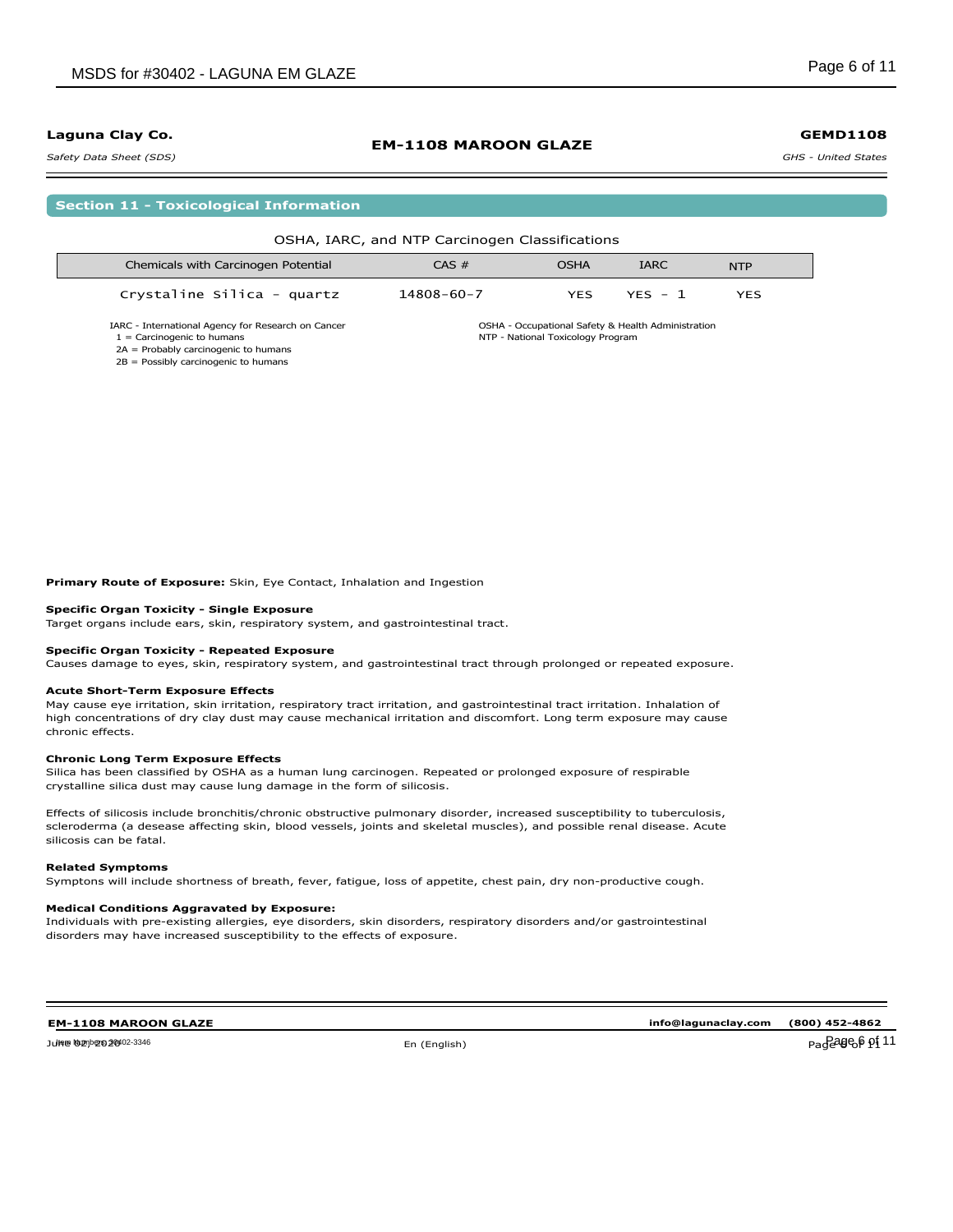*Safety Data Sheet (SDS)* 

### **EM-1108 MAROON GLAZE**

### **GEMD1108**

*GHS - United States*

**Section 12 - Ecological Information (non-mandatory)**

| <b>Ecotoxicity</b>                                | None Known |
|---------------------------------------------------|------------|
| Biochemical oxygen demand (BOD5)                  | None Known |
| Chemical oxygen demand (COD)                      | None Known |
| <b>Products of Biodegradation</b>                 | None Known |
| <b>Toxicity of the products of Biodegradation</b> | None Known |
| <b>Bioaccumulation Potential</b>                  | None Known |
| Potential to move from soil to groundwater        | None Known |
| <b>Other adverse effects</b>                      | None Known |

 $\equiv$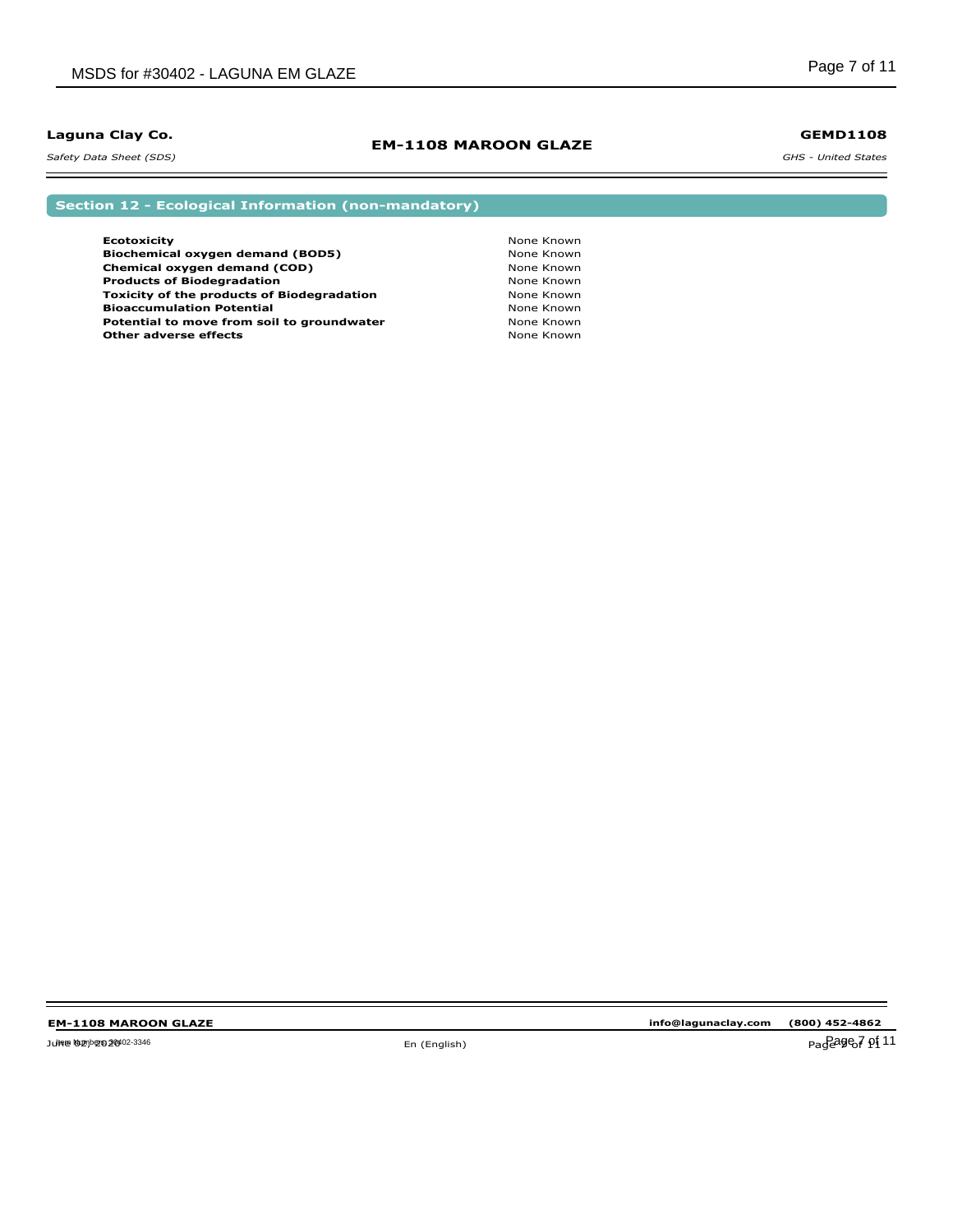*Safety Data Sheet (SDS)* 

## **EM-1108 MAROON GLAZE**

**GEMD1108**

*GHS - United States*

| <b>Section 13 - Disposal Configurations (non-mandatory)</b>            |                                                                                                                                                                                                                                                                                                                                                                                                                                                                           |  |
|------------------------------------------------------------------------|---------------------------------------------------------------------------------------------------------------------------------------------------------------------------------------------------------------------------------------------------------------------------------------------------------------------------------------------------------------------------------------------------------------------------------------------------------------------------|--|
|                                                                        |                                                                                                                                                                                                                                                                                                                                                                                                                                                                           |  |
| <b>Personal Protection</b>                                             | Refer to section 8 for proper PPE when disposing of waste material.                                                                                                                                                                                                                                                                                                                                                                                                       |  |
| Appropriate disposal containers                                        | Standard waste disposal containers - no special requirements.                                                                                                                                                                                                                                                                                                                                                                                                             |  |
| Appropriate disposal methods                                           | Disposal of this product should comply with the requirements of<br>environmental protection and waste disposal legislation and any<br>regional or local authority requirements.<br>The generation of waste should be avoided or minimized. Dispose of<br>non-recyclable products via a licensed waste disposal contractor.<br>Waste packaging should be recycled. Avoid dispersal of spilled material<br>and runoff and contact with soil, waterways, drains, and sewers. |  |
| Physical and chemical properties<br>that may affect disposal           | Dry clay dust should be placed in a sealed container or in a manner<br>that reduces or eliminates the release of the product. Moist clay has no<br>special requirements.                                                                                                                                                                                                                                                                                                  |  |
| Sewage disposal                                                        | Do not dispose of into sinks or toilets. Never dispose of this product<br>into a sewer system.                                                                                                                                                                                                                                                                                                                                                                            |  |
| <b>Special precautions for landfills</b><br>or incineration activities | There are no special precautions for disposal in a landfill. This product<br>is non-combustible and is not suitable for incineration.                                                                                                                                                                                                                                                                                                                                     |  |

June 02, 2020 En (English) Page 8 of 11 Item Numbers: 30402-3346 Page 8 of 11

 $\equiv$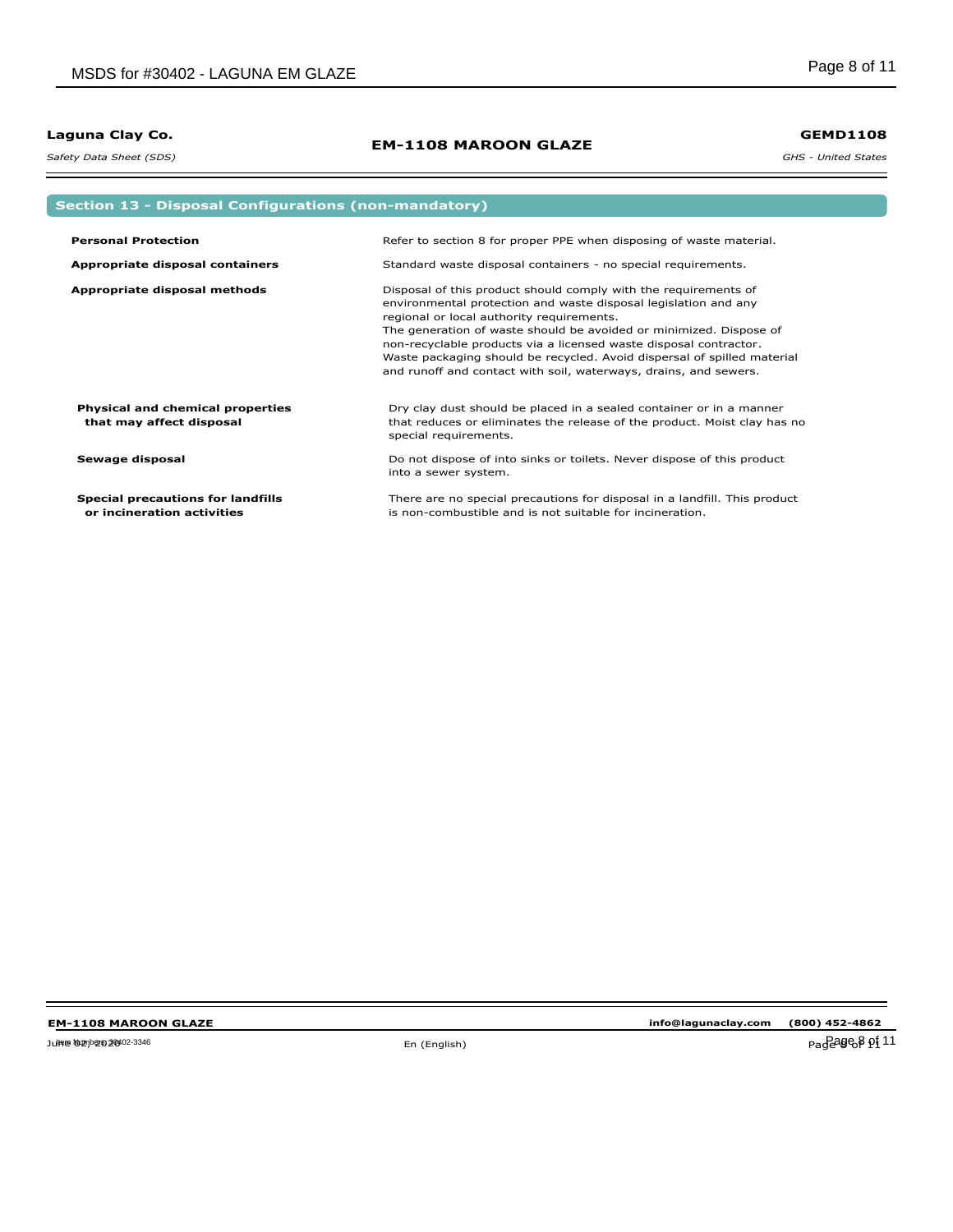### **EM-1108 MAROON GLAZE**

**GEMD1108**

*Safety Data Sheet (SDS)* 

#### *GHS - United States*

**Section 14 - Transporation Information (non-mandatory)**

| Regulatory                |                  | <b>UN Proper</b> | Transport           | Packing      | <b>Bulk Transport</b> | Special     |
|---------------------------|------------------|------------------|---------------------|--------------|-----------------------|-------------|
| <b>Information</b>        | <b>UN Number</b> | Shipping Name    | <b>Hazard Class</b> | Group Number | Guidance              | Precautions |
|                           |                  |                  |                     |              |                       |             |
| <b>DOT Classification</b> | Not regulated    |                  |                     |              |                       |             |
| <b>TDG Classification</b> | Not regulated    |                  |                     |              |                       |             |
| <b>ADR/RID Class</b>      | Not regulated    |                  |                     |              |                       |             |
| <b>IMDG Class</b>         | Not regulated    |                  |                     |              |                       |             |
| <b>IATA-DGR Class</b>     | Not regulated    |                  |                     |              |                       |             |

 $\equiv$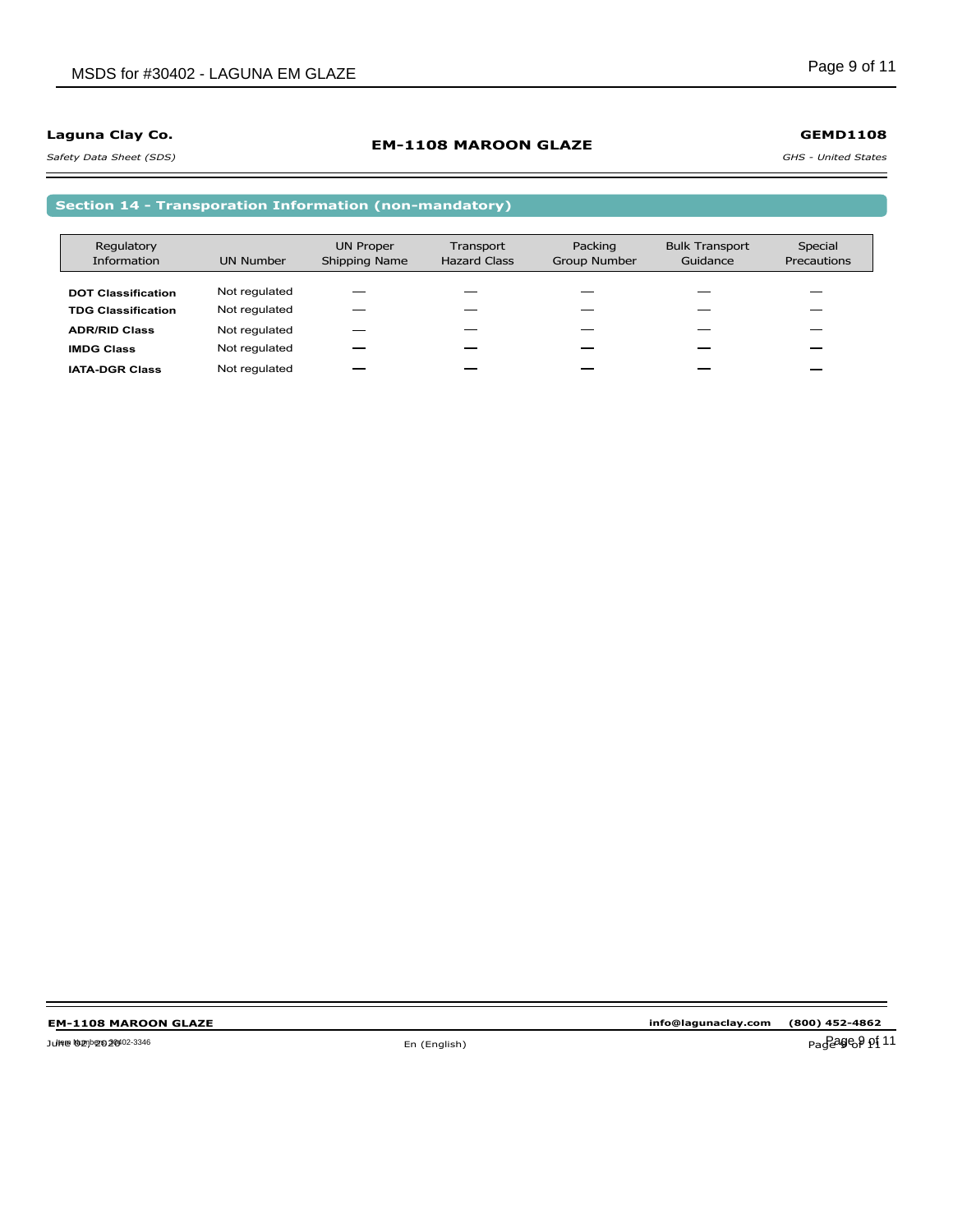### **EM-1108 MAROON GLAZE**

*Safety Data Sheet (SDS)* 

### **Section 15 - Regulatory Information (non-mandatory)**

### **TSCA - Toxic Substances Control Act - EPA**

Quartz and other chemicals are listed in the TSCA Chemical Substance Inventory.

#### **California Prop. 65 WARNING**

This product contains a chemical known to the State of California to cause cancer. (Prop. 65 - California Health and Safety Code Section 2549 Et Seq).

#### **SARA/Title III (Emergency Planning & Community Right-to-Know Act**

This mixture contains no substances at or above the reporting threshold under section 313, based on available data.

**info@lagunaclay.com (800) 452-4862**

Pageage 10 pf 11

#### **GEMD1108**

*GHS - United States*